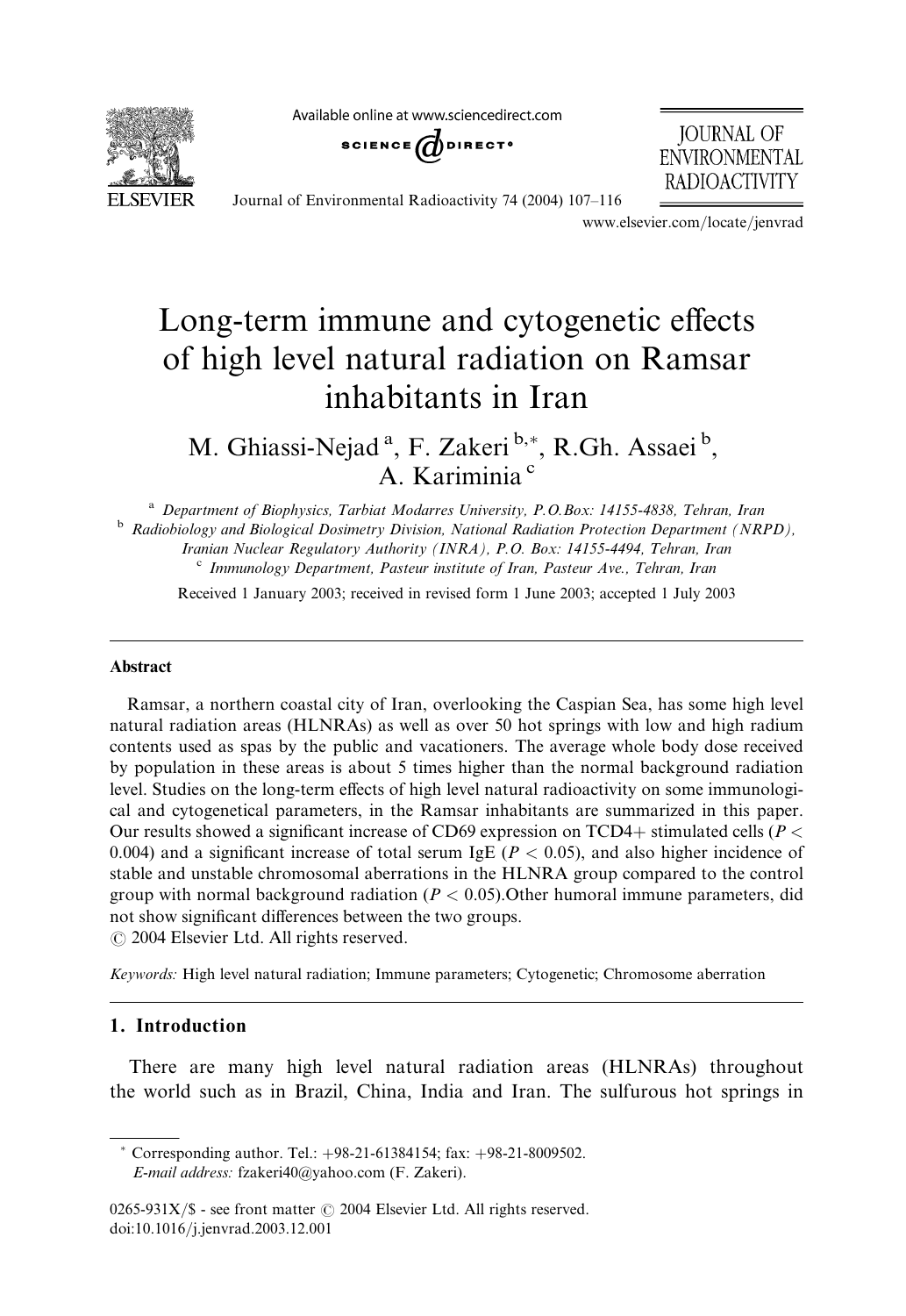Ramsar, Iran, contain high  $^{226}$ Ra concentrations (from 1 to 146 KBq/m<sup>3</sup>), which flows in to the surrounding areas, leading to the creation of an HLNRA and population exposure. In the HLNRAs of Ramsar, Talesh Mahalle has the highest radiation levels. The potential annual effective doses of the public in these elevated level natural radiation areas, range from 0.7–131 mSv with a mean value of 6 mSv, ([Sohrabi and Esmaili, 2002](#page-9-0)). Accordingly, low level natural radiation area have potential doses comparable to that of the world average of 2.4 mSv/y reported by [UNSCEAR \(2000\).](#page-9-0) The mean effective dose resulting from <sup>226</sup>Ra due to consumption of vegetables in this area is reported to be 12 times greater than the average effective dose resulting from this radionucleide due to foods and drinking water in normal area ([Ghiassi-Nejad et al., 2003](#page-8-0)).

Immune system constitute one of the most important defense mechanisms against the establishment and growth of cancer induced by various environmental agents, including ionizing radiation. It is known that high dose ionizing radiation depresses immunity and dysfunction of this system will therefore yield increase in infectious diseases, and cancers. However, the nature of the health effects of low-level ionizing radiation has been the subject of considerable controversy. It has been observed in human populations of high background radiation areas in China, that low dose radiation could stimulate the immunological responses and suggest there might be a stimulatory effect of low-level radiation on the defense mechanisms of the human body [\(Liu, 1997](#page-9-0)). Another studies on the immune status of the inhabitants of the HLNRA revealed that there was a definite increase in reactivity of T lymphocytes to phytohemagglutinin(PHA), a slight increase in the percentage of B lymphocytes and a tendency toward enhancement of unscheduled DNA synthesis in peripheral blood lymphocytes ([Liu et al., 1987](#page-9-0)). Also, the study of chromosome aberration frequency in peripheral blood lymphocytes is a sensitive assay for detecting exposure to radiation and increased frequencies of stable and unstable aberrations has been reported in the areas of high background radiation in China [\(Chen and Wei, 1991](#page-8-0)).

More recently, it has been suggested that chromosome aberration frequency is itself an indicator of cancer risk rather than just a reflection of exposure ([Hagmar](#page-8-0) [et al., 1994; Bonassi et al., 2000\)](#page-8-0).These observations have prompted a series of experimental studies in our laboratory on the effects of high level natural radiation on some basic immunological and cytogenetical parameters in the inhabitants of HLNRAs of Ramsar.Considering the known health risks from ionizing radiation, the main objective of this study was focused on the potential impact of this exposure on the health of local residents as well as to detect any changes that could be attributed to the effects of high level natural radiation.This report is part of these studies.

# 2. Materials and methods

# 2.1. Study population and dose estimates

The survey group consisted of 50 inhabitants of the HLNRA who have lived there for generations, with a mean age of  $40 \pm 16$  years. The radiation levels and dose assessments were based on the terms of effective dose. Their total internal and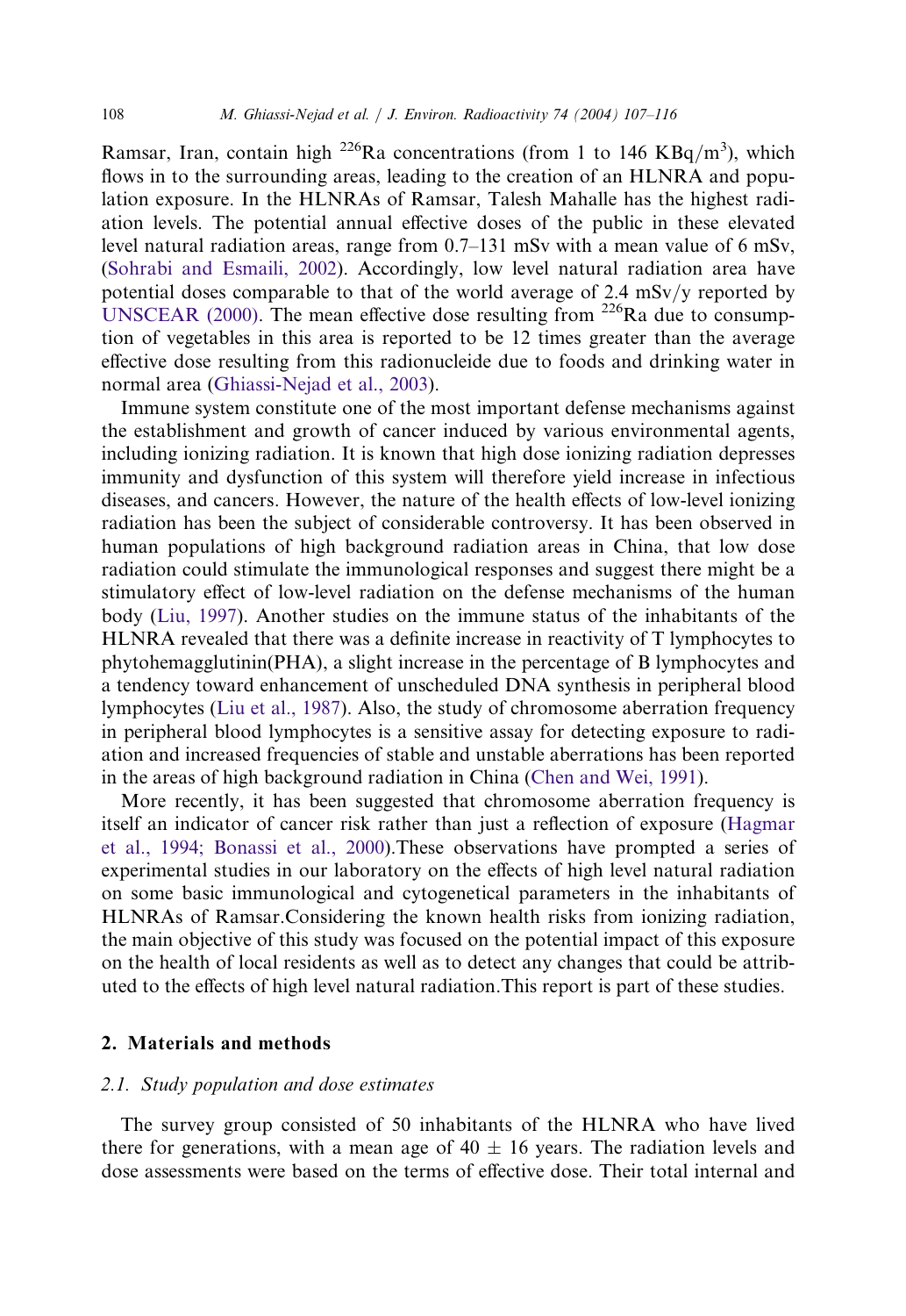external exposure levels, which were calculated as annual effective dose equivalent, ranged from 1.6–42 mSv/y with a mean value of  $13 \pm 12$  mSv/y. 30 inhabitants of a nearby control area with similarity to the HLNRA in terms of social and economic status, including life style and living standards considered as control group, with a mean age of  $38 \pm 13$  years, and normal background radiation level comparable to that of the world average of 2.4 mSv/y reported by [UNSCEAR \(2000\).](#page-9-0) An annual effective dose equivalent of 2.3  $\pm$  0.09 mSv/y was determined for controls. All persons in the group surveyed, were carefully screened for: illness, smoking habits,medical treatment, X-ray examination, viral infections, medications, allergic diseases, parasites.

#### 2.2. Immunological parameters

For detection of humoral factors, samples of 5 ml of the whole blood were obtained and serums were separated. We investigated the concentration of different serum immunoglobulins of IgM, IgG, IgA, by Single Radial Immuno Diffusion (SRID) of Mansoni, and concentration of total serum IgE by ELISA, concentration of different components of the complement system (C3, C4, C1-inactivator) by SRID, rheumatoid factor (RF) and C-Reactive Protein (CRP) by serologic methods. The kits purchased from Boehringer Mannheim, and the processing of samples was done based on their instruction.

For CD69 expression, heparinized peripheral blood from each donor was taken under aseptic condition and processed in 2–4 hrs. All samples were diluted 1 in 3 in complete culture medium containing RPMI 1640 supplemented with 10% FCS, 2 mM L-glutamin, 100 µg streptomycin and 100 IU penicillin in the presence or absence of phytohemagglutinin (final concentration of 1.5% in the culture medium). The samples were then incubated for 6 hours in humidified condition, 37 °C plus 5%  $CO_2$ . Fast immune Bundle Kit for three colors staining of lymphocytes was used (Becton Dickinson, USA). This kit contains anti CD3-PerCP, anti CD4-FITC, anti CD5-FITC, anti CD69-PE, gamma1-FITC/gamma2-PE control monoclonal antibodies. The samples were analyzed by Flowcytometer, FACS canm LYSIS II software (Becton Dickinson, USA). The lymphocytes were gated based on ssc/CD3 expression and the percentage of either CD4+CD69+ or CD8+CD69+ was determined for unstimulated and stimulated T cells. The processing of samples was done based on manufacturer's instruction. Statistical analyses were carried out using Student's t-test.

#### 2.3. Cytogenetics

Cytogenetic analyses were performed by the conventional method and also by G-banding technique. 0.5 ml of heparinized blood was added to 4.5 ml RPMI 1640 medium (Gibco BRL), supplemented with 20% fetal calf serum (Gibco Laboratories), The medium was supplemented with 100 IU/ml penicillin, 100  $\mu$ g/ml streptomycin and either 10 or 7.2  $\mu$ M bromodeoxyuridine. The cells were stimulated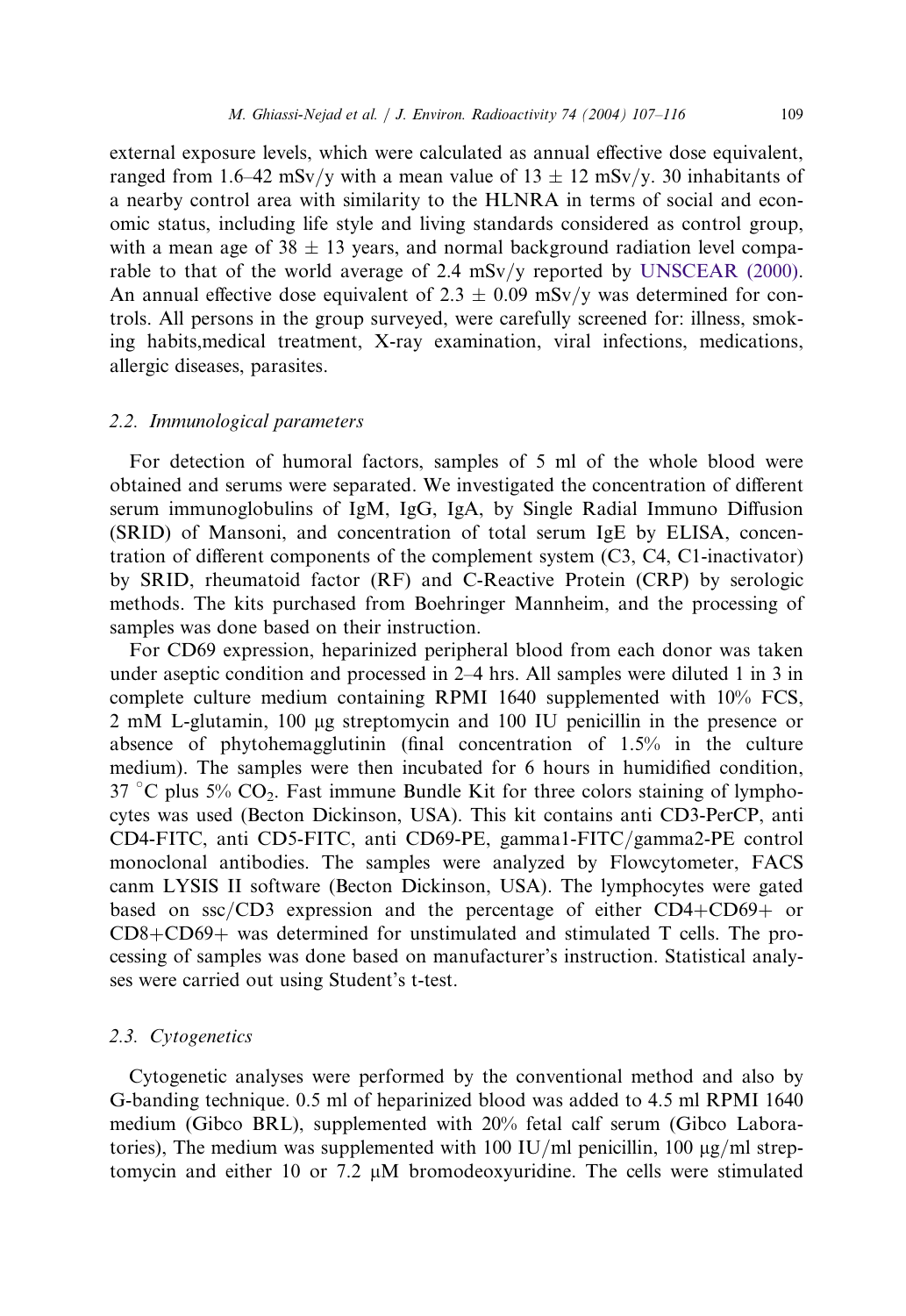with 1% phytohemagglutinin (PHA) was added in to the whole blood microcultures at the beginning of culture period and cultures were incubated at 37  $\degree$ C for 48–54 h and colcemid was added at a final concentration of 1  $\mu$ g/ml for the last 4 h and harvested by exposure to a hypotonic solution of 75 mM KCl, followed by fixation with methanol and acetic acid in the ratio 3:1 and samples were stored at -20 °C until required [\(IAEA, STI/PUB/10/260, 1986](#page-9-0)). Fluorescence plus Giemsa staining of a proportion of the samples from each group for determination of cell cycle kinetics indicated that the frequency of cells in their first division was over 94%. At least 200 metaphases were scored for each individual for detection of unstable chromosomal aberrations.

Fixed cells were placed on glass slides and air-dried. Several days later banding was performed by the G-method. Chromosome aberration analysis was undertaken on slides G banded with trypsin. Karyotyping was performed using a standard light microscope. A total of 100 cells were analysed from each individual in the HLNRA and control groups. Translocations, inversions and insertions were each classified as single symmetrical aberrations, (dicentrics and centric rings as asymmetrical aberrations) and deletions, both terminal and interstitial (irrespective of whether an acentric fragment was observed), were combined and classed as deletions. All types of structural chromosome aberrations were analyzed from coded preparations. Statistical analysis were carried out using Student's t-test and linear regression.

# 3. Results

The concentarations of serum immunoglobulins and componenets of complement system are presented in [Table 1.](#page-3-0)

Concentrations of IgM and IgA and IgG in the HLNRA and control groups were in the normal ranges, however, HLNRA group had slightly higher serum IgG than the control group but this difference was not significant. But total serum IgE was significantly increased in HLNRA group. Allergies and helminthic infections are characterized by elevated serum IgE, so in order to rule out one of these, we checked the prevalence of helminthic infections, and the results showed that it was the same low prevalence of intestinal parasites in both groups. The concentration of components of complement system are also in the normal ranges and did not show significant difference with control group.

Table 1

The average concentration of different classes of serum immunoglobulins and components of complement system in the HLNRA and control groups

| Humoral<br>factors                           | IgM<br>$(mg\%)$          | IgG<br>$(mg\%)$             | IgA<br>$(mg\%)$           | IgE<br>(IU/L)            | C3<br>$(mg\%)$          | C4<br>$(mg\%)$ | C1-inact.<br>$(mg\%)$ |
|----------------------------------------------|--------------------------|-----------------------------|---------------------------|--------------------------|-------------------------|----------------|-----------------------|
| HLNRA group<br>Control group<br>Normal range | 136<br>129<br>$80 - 320$ | 1326<br>1107<br>$70 - 2100$ | 265<br>255<br>$100 - 430$ | $112*$<br>72<br>${<}100$ | 99<br>105<br>$70 - 170$ | 21<br>15–55    | 19<br>$10 - 30$       |

<span id="page-3-0"></span>\*The average concentration of IgE was significantly higher in the HLNRA group ( $P < 0.05$ ).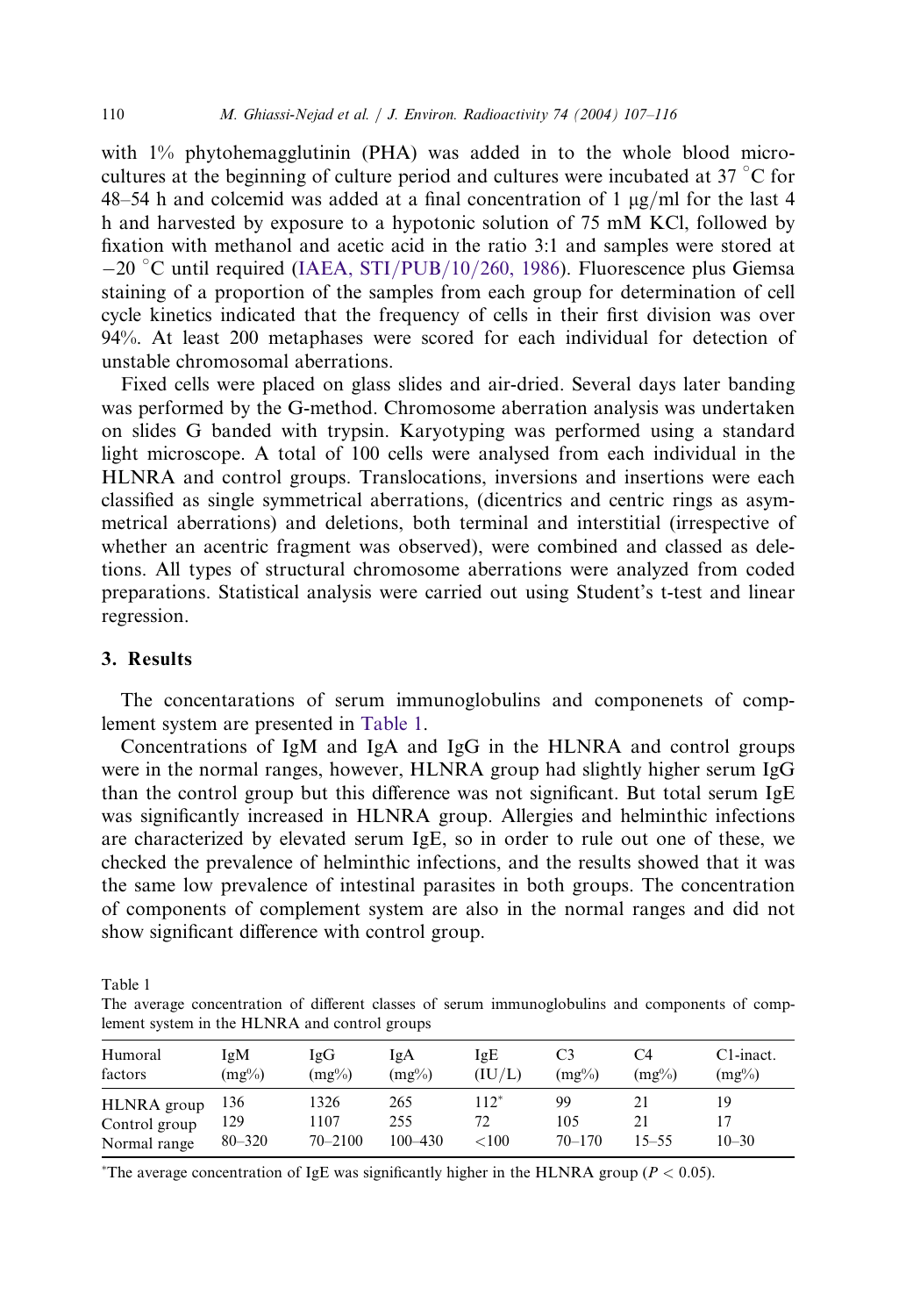Table 2

The average number of CD4+/CD69+ and CD8+/CD69+ Tcells in 10,000 CD3+ cells, in stimulated and unstimulated lymphocytes of HLNRA and control groups

| Samples                      | Unstimulated                              |                                                | Stimulated                                     |                                                 |  |  |
|------------------------------|-------------------------------------------|------------------------------------------------|------------------------------------------------|-------------------------------------------------|--|--|
| HLNRA group<br>Control group | $CD4+/CD69+$<br>$230 + 97$<br>$530 + 630$ | $CD8+/CD69+$<br>$300 \pm 170$<br>$300 \pm 160$ | $CD4+/CD69+$<br>$3500 + 480^*$<br>$2100 + 900$ | $CD8+/CD69+$<br>$2200 \pm 870$<br>$1700 + 1100$ |  |  |

! The average expression of CD69 on CD4+ stimulated Tcells in the HLNRA group was significantly higher than in the control group ( $P < 0.004$ ).

Our results show a significant increase of CD69 expression on CD4+ stimulated T cells in the HLNRA group compared to the control group (3500  $\pm$  480 vs 2100  $\pm$  900 in 10000 CD3+/CD4+/CD69+ cells,  $P < 0.004$ ). However, there was not any significant increase of CD69 expression in stimulated CD8+ Tcells. In addition there was no difference of CD69 expression on unstimulated cells of either groups. The results are shown in [Table 2.](#page-4-0)

Rheumatoid factor (RF) and C-Reactive Protein , were negative for the HLNRA and control groups. Results of chromosomal aberration analysis by conventional method and chromosome banding are presented in [Table 3.](#page-5-0)

Our results in this study showed a significant increase in the frequency of chromosomal aberrations, detected by G-banding method, in HLNRA group compared with the control group (6.0  $\pm$  2.1 vs 1.5  $\pm$  0.95 aberrations per 100 cells, P < 0.05). In the HLNRA group, 307 aberrations were found in 5122 banded metaphases, while in the control group only 46 aberrations were observed in 3054 metaphases. The frequency in the HLNRA group was about four times higher than in the control group. On analysis of the types of aberrations, translocations and deletions accounted for approximately 75% of the total aberrations. Breaks found by G-banding in the HLNRA group were higher than those in the control. A statistical comparison of observed and expected values showed that the distributions of chromosome breaks in both groups were nonrandom. When individual chromosomes were compared seperately, it was found that the observed values of the breaks of chromosomes 2, 9 and 8 were higher than the expected. A higher frequency of aberrations were found in the older age group and although this was not statistically significant, the possibility of an age effect is suggested.

The frequency of unstable chromosome aberrations detected by the conventional method were also significantly higher in the HLNRA than control group (4.6  $\pm$  2.0) vs  $1.6 \pm 1.2$  per 100 cells), which mostly consisted of breaks. We did not observe dicentrics or centric rings.

# 4. Discussion and conclusion

<span id="page-4-0"></span>In the HLNRAs of Ramsar studies on the immunologic and cytogenetic factors of inhabitants have been performed. Concentrations of serum IgM and IgA were in the normal ranges for the HLNRA and control groups and in spite of the fact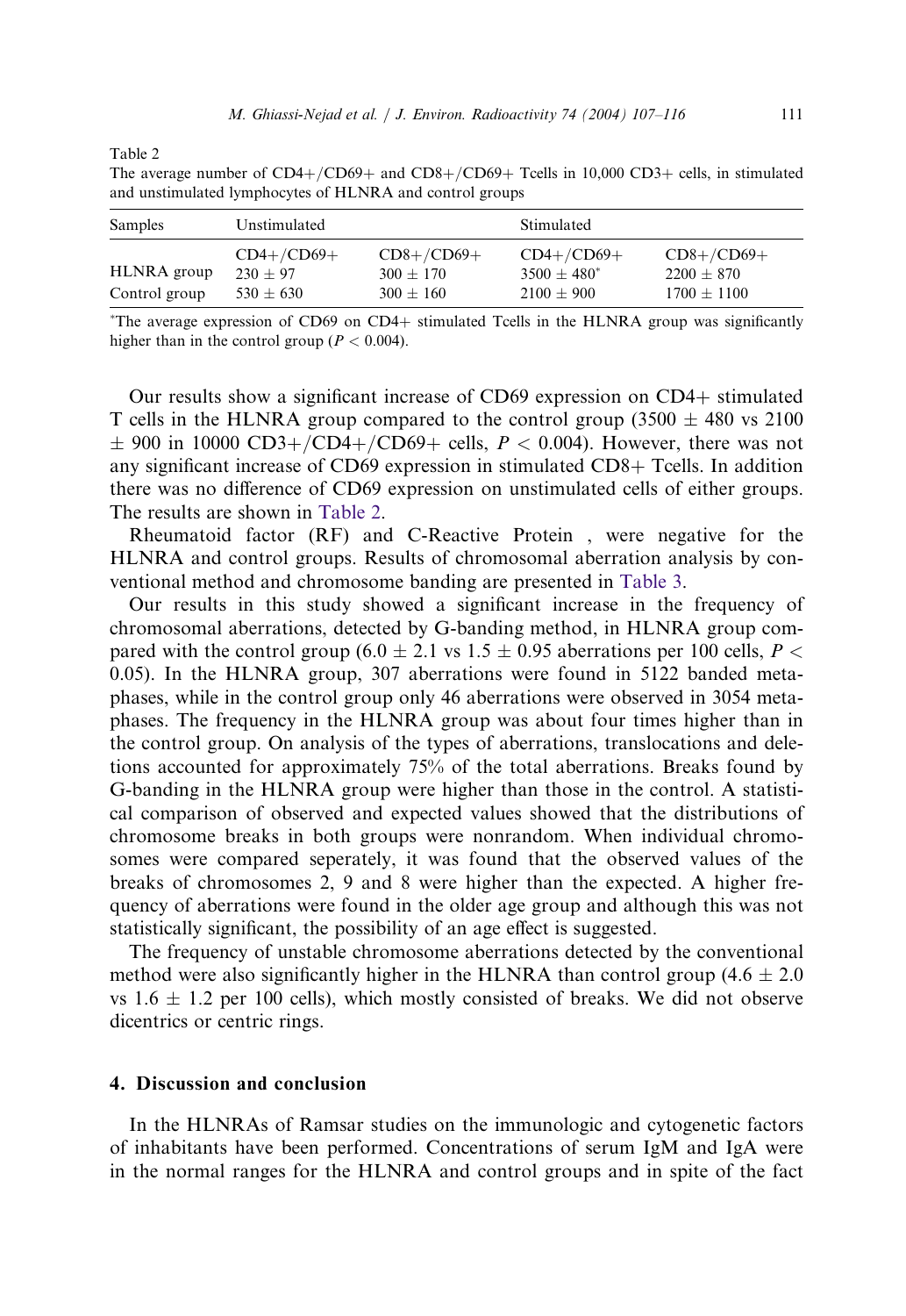Table 3 Frequency of stable and unstable chromosomal aberrations in the lymphocytes of HLNRA and control groups

| Subjects                  | Age $X \pm$<br>SD. | No. of<br>cases | Annual<br>effective<br>dose $(mSv/v)$ for st.ab. | No. of cells Total<br>analysed | st.ab | $(\%)$ of<br>St.ab.s | Types of st.ab.s |                 |     |        | No. of cells             | $(\%)$ of         |
|---------------------------|--------------------|-----------------|--------------------------------------------------|--------------------------------|-------|----------------------|------------------|-----------------|-----|--------|--------------------------|-------------------|
|                           |                    |                 |                                                  |                                |       |                      |                  | 1n <sub>V</sub> | del | others | analysed for<br>unst.ab. | unst.ab.s $(ace)$ |
| <b>HLNRA</b>              | $40 \pm 16$        | 50              | $13 \pm 12$                                      | 5122                           | 307   | $6.0 \pm 2.1^*$      | 208              | 40              | 28  | 31     | 10800                    | $4.6 \pm 2.0^*$   |
| group<br>Control<br>group | $38 \pm 13$        | 30              | $2.3 \pm 0.09$                                   | 3054                           | 46    | $1.5 + 0.95$         | 24               |                 |     |        | 7400                     | $1.6 \pm 1.2$     |

st.ab.: stable aberrations. unst.ab: unstable aberrations. ace: acentric fragment. t: translocation. del: deletion. inv: inversion. others: duplication, insertions and complex rearrangements.

<span id="page-5-0"></span> $\gamma$ % of stable and unstable aberrations in the HLNRA group were significantly higher than in the control group ( $P < 0.05$ ).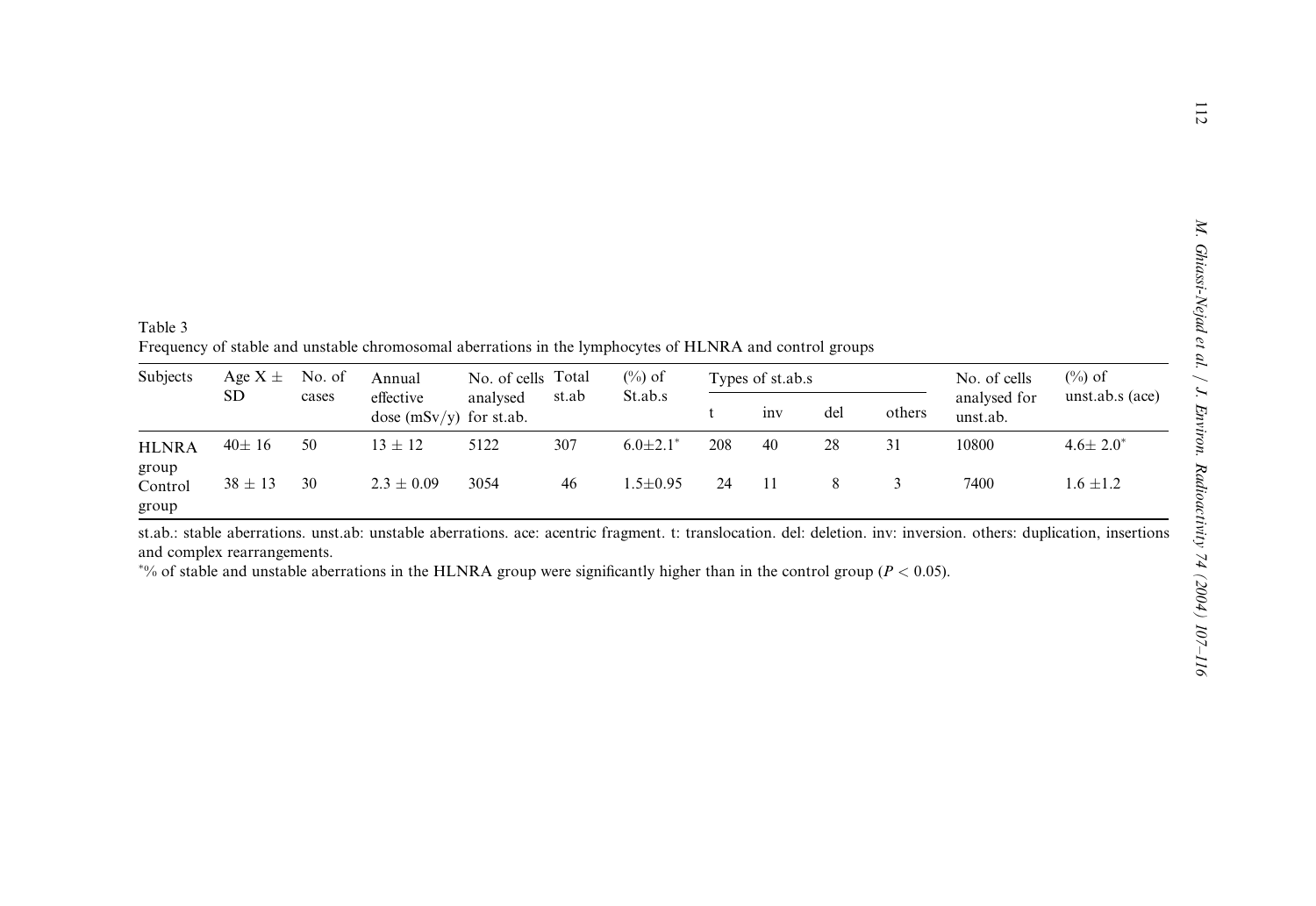that the increase in serum IgG in HLNRA group was not so marked to show probable enhanced immunologic capability, it can be concluded that relatively high level natural radiation could not affect these factors.

Total serum IgE is significantly increased in HLNRA group (112.15 vs. 71.93 IU/L,  $P < 0.05$ ). It was not due to the helminthic infections, because of the same low prevalence of it in both groups. The possible mechanisms may be due to stimulatory effects of low dose radiation on immunity, such as stimulation of Th2 responses. This is probably caused by an up-regulation of Th2 cells or may represent a shift from Th1 to Th2 cytokine profile due to high level natural radiation exposure. Significant increase of serum total IgE in the HLNRA group ,is consistent with reports by [\(Tada et al., 1971](#page-9-0)), showing enhanced and sustained production of IgE in rats irradiated with 400 R, X-ray and [\(Yamashita, 1987](#page-9-0)) who have reported the increase of IgE response in genetically low IgE responder SJL/J mice, after irradiation. [Romagnani \(1990\)](#page-9-0) reported that the Th2 lymphocytes are more radioresistant than other lymphocytes and IL-4 produced by these cells, enhance IgE production. [Marcelletti and Katz \(1989\)](#page-9-0) concluded that low-dose irradiation causes prolonged high levels of IgE synthesis in mice because radiation disturbs the regulatory function of certain Ly-1-expressing CD4+ T cells which normally counterbalance those  $CD8+T$  cells that play an important role in the IgE regulatory network.

However, De Kruyff [et al. \(1995\)](#page-8-0) indicated that although some functions of CD4+ T cells are resistant to radiation, other funtions, particularly those that depend on the production of IL-4 and IL-5, are greatly diminished by ionizing radiation. These observations appear to be counter to previous reports indicating that mice treated with low doses irradiation have an enhanced capacity to produce IgE ([Chiorazzi et al., 1976](#page-8-0)), or to others indicating that total lymphoid irradiation enhances the later production of IL-4 and IL-5. However, these experimental systems are quite distint and can not be directly compared. The radiation doses used in the in vitro studies of De Kruyff ,were considerably higher (500–2500 rad) than the invivo studies using low-dose irradiation(<200 rad), which was thought to diminish suppressor cell activity against IgE synthesis. Also, it is not comparable with natural radiation doses in our study. The studies involving total lymphoid irradiation examined T cell function which developed weeks after treatment rather than helper function immediately after irradiation.Thus, the use of irradiated populations of T lymphocytes in experimental models must take in to consideration the relative sensitivities/insensitivities to irradiation of different T cell functions and of the production by T cells of different cytokines ([De Krue](#page-8-0)ff et al., [1995\)](#page-8-0).

In a preliminary study, aimed at investigating the impact of high natural radioactivity on the respiratory system on the students living in HLNRAs of Ramsar compared with students in normal background radiation areas, the existence of higher incidence of some allergic symptoms has been shown in HLNRA students. Significantly higher frequencies of allergic symptoms such as rhinitis and weakness and fatigue, shedding tear and number of times of catching cold during a year,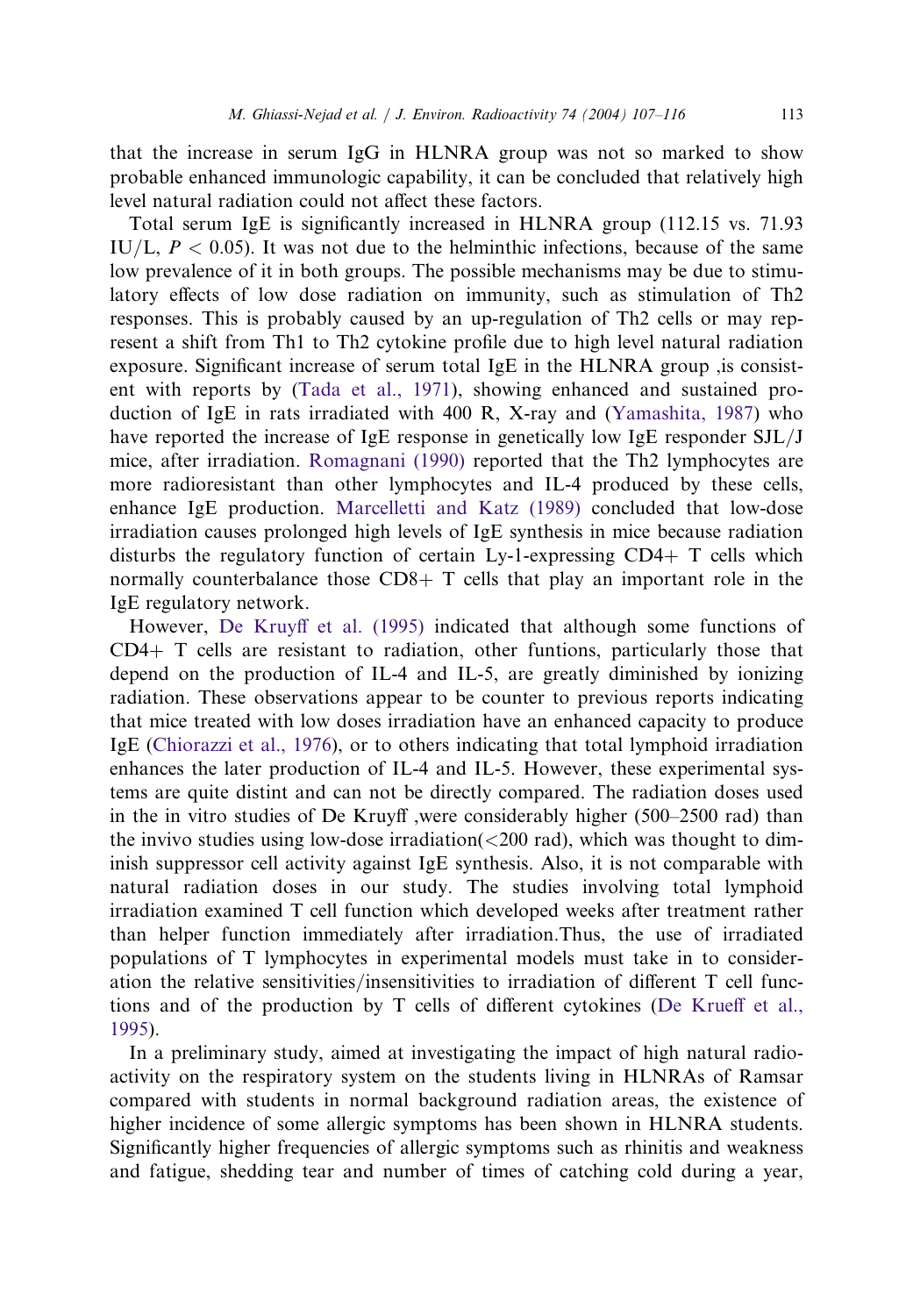was reported in HLNRA, while there were no difference in bacterial respiratory diseases between the childrens of both groups [\(Emem Verdizadeh, 2000\)](#page-8-0).

Our results show a significant increase of CD69 expression on CD4+ stimulated T cells in the HLNRA group compared to the control group ( $P < 0.004$ ). However, we did not observe any significant increase of CD69 expression in stimulated CD8+ Tcells. In addition there was no difference of CD69 expression on unstimulated cells of either groups.It has previously been shown that in vitro gamma irradiation of lymphocytes increases the expression of CD69 on PHA stimulated cells [\(Chen et al., 1997](#page-8-0)). They showed CD69 functions as a marker for response to radiation, but unlike antigen or mitogen, radiation-induced CD69 expression does not lead to proliferation. CD69 is early activation marker of lymphocytes, involving in activating several proto-oncogenes. Therefore, our findings would suggest that individuals living in the area with high natural radiation may be the group at risk for higher incidence of late radiation effects.

Our results in this study show that there are significantly higher frequencies of stable and unstable chromosome aberrations, in inhabitants of HLNRA compared to control group, which may be interpreted as an effect of elevated natural radiation present in the area, because an attempt was made to approximately match for age and smoking habits. Linear regression analysis showed the correlation between the incidences of the total structural chromosome-type aberrations and accumulated doses, either in HLNRA or in control group. It is evident that if anything meaningful is to be seen in people exposed to low levels of radiation, a large number of cells are needed to be examined ([Jiang et al., 1999\)](#page-9-0).

The relationship between the chromosome aberration and increasing age was similar to that between the chromosome aberration and accumulated dose. This may suggest that the increase is due to an increase in accumulated exposure to environmental natural background radiation as reported by [Tawn and Whitehouse](#page-9-0) [\(2001\)](#page-9-0) and [Tonomura et al. \(1986\).](#page-9-0) It was previously demonstrated in China that the frequency of chromosome aberration of peripheral lymphocytes detected by Gbanding technique in inhabitants of a high background radiation area , was higher than that in people of a control area [\(Yao et al., 1985](#page-9-0)).

An increase in chromosomal aberrations in peripheral blood lymphocytes of persons living in an environment with elevated natural background radiation level has also been observed in India [\(Kochupillai et al., 1976; Cheriyan et al., 1999](#page-9-0)), Brazil ([Marcello, 1975; Franca, 1997](#page-9-0)), China ([Chen and Wei, 1991; Chen et al., 1985](#page-8-0)) as well as in our previous investigations in Iran,detected by conventional method ([Fazeli et al., 1990](#page-8-0)) .

The fact is that the increase of frequency of chromosome aberrations were observed in some high background radiation areas (HBRAs) and the possibility of effects induced by ionizing radiation can not be excluded. Nevertheless, on the contrary, cell-mediated immunity examination revealed that there is a tendency of strengthening of immune functions among the HBRA inhabitants ([Liu et al.,](#page-9-0) [1987](#page-9-0)). Many reports of epidemiology and radiobiology and the results of investigation in HBRA of Yangjiang denoted that in case of low dose exposure the defense and repair system might be superior to the disadvantageous effects and the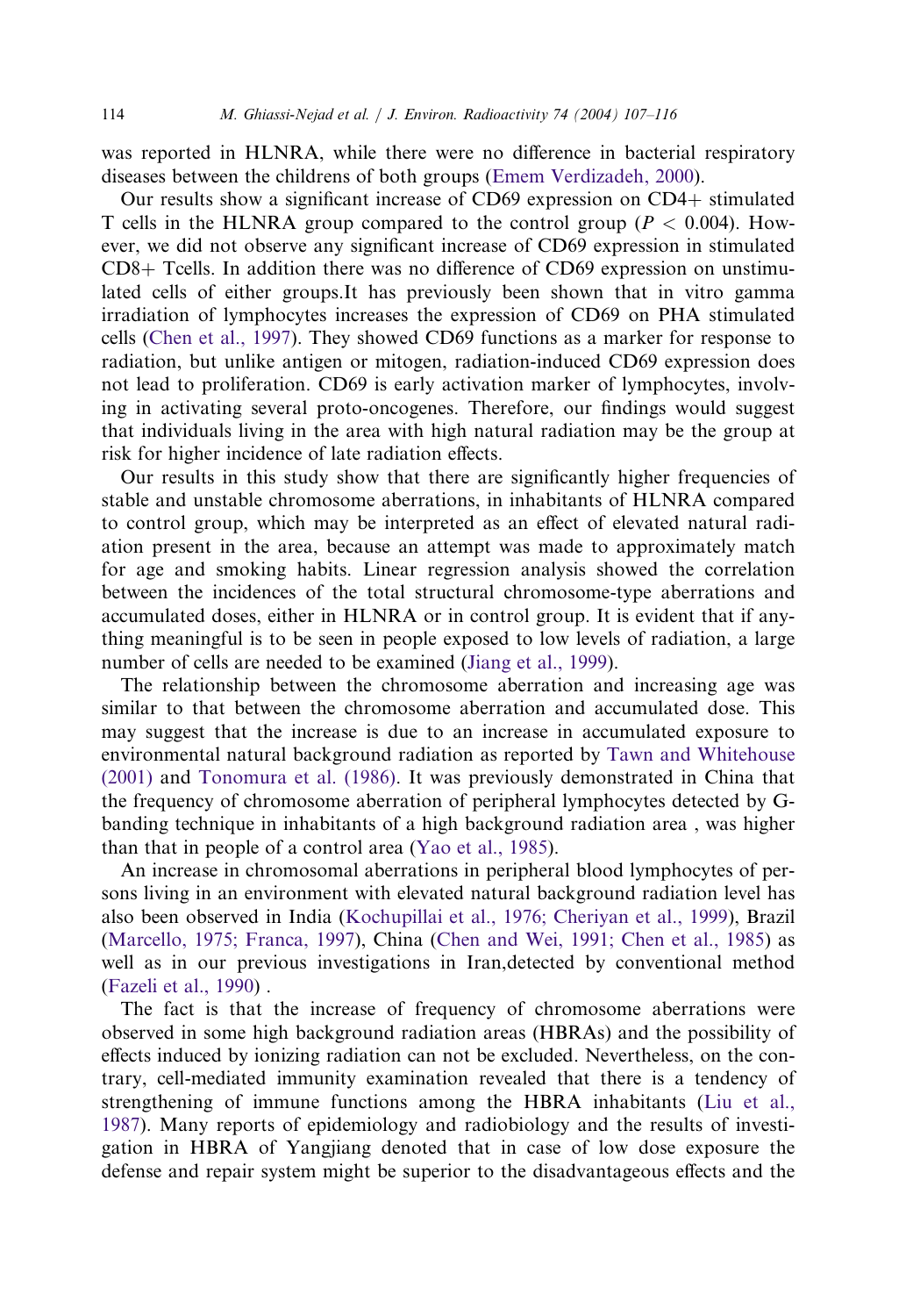individuals exposed to low level radiation several times above the average would not increase the relative risk of cancer as shown in the long-time observations in areas of high background radiation. On the contrary, the mortality of all cancers in HBRA was generally lower than that in control area, but not significant statistically ([Tao et al., 2000\)](#page-9-0).

In the HLNRAs of Ramsar, at the present there are no reliable radio-epidemiological data regarding the incidence of cancer. Further studies are needed to clarify stimulative effects of radiation or more susceptibility of people to the late effects of radiation exposure and allergic diseases. Health surveillance of exposed human groups is the main source of data for assessing the level of risk associated with exposure to radiation, so long-term monitoring of health status of residents, establishment of a cancer registry system, aerobiological studies and cytokine assays are recommended in these areas.

# References

- Bonassi, S., Hagmar, L., Stromberg, U., Montagud, A.H., Tinnerberg, H., Forni, A., Heikkila, P., Wanders, S., Wilhardt, P., Hansteen, I.L., Kundsen, L.E., Norppa, H., 2000. Chromosomal aberrations in lymphocytes predict human cancer independently of exposure to carcinogens. Cancer Res. 60, 1619–1625.
- Chen, D., Wei, L., 1991. Chromosome aberration, cancer mortality and hormetic phenomena among inhabitants in areas of high background radiation in China. J. Radiat. Res. Supplement 62, 46–53.
- Chen, D., Zhang, C., Yao, S., 1985. Further investigation on chromosome aberration in lymphocytes of inhabitants in high background radiation area in Yangjiang. Chineese Journal of Radiol. Med. and Prot. 5, 116–119.
- Chen, J.C., Davis, B.H., Leon, M.A., Leong, L.C., 1997. Gamma radiation induces CD69 expression on lymphocytes. Cytometry 30, 304–312.
- Cheriyan, V.D., Kurien, C.J., Das, B., Ramachandran, E.N., Karuppasamy, C.V., Thampi, M.V., George, K.P., Kesavan, P.C., Koya, P.K., Chauhan, P.S., 1999. Genetic monitoring of the human population from high-level natural radiation areas of Kerala on the southwest coast of India. II. Incidence of numerical and structural chromosomal aberrations in the lymphocytes of newborns. Radiat. Res. Dec. 152 (6 suppl.), S154–S158.
- Chiorazzi, N., Fox, D.A., Katz, D.H., 1976. Hapten-specific IgE-antibody response in mice. VI. Selective enhancement of IgE-antibody production by low X-irradiation andcyclophosphamide. J. Immunol. 117, 1629.
- De Kruyff, R.H., Fang, Y., Umetsu, D.T., 1995. IL-4-Based helper activity of CD4+ T cells is radiation sensitive. Cell. Immunol. 160, 248–256.
- Emem Verdizadeh, H., 2000. Frequency of respiratory diseases in the students of high background radiation areas. Thesis (in press).
- Ghiassi-Nejad, M., Beitollahi, M.M., Asefi, M., Rezanejad, F., 2003. Exposure to <sup>226</sup>Ra from consumption of vegetables in the high level natural radiation area of Ramsar-Iran. J. Environ. Radioactiv. 66, 215–225.
- Fazeli, T.Z., Assaei, R.Gh., Sohrabi, M., Heidari, A., Varzegar, R., Zakeri, F., Sheikholeslami, H., (1990). Cytogenetic studies of imhabitants of a high level natural radiation area of Ramsar in Iran. Proceedings of International conference on HLNRAs, Ramsar, 3-7 Nov., IAEA publication series, Vienna 39, 459–464.
- Franca, E.P. (1997). Review of Brazilian investigations in areas of high natural radioactivity. Proceedings of International Symposium on Areas of High Natural Radioactivity. 29–48.
- <span id="page-8-0"></span>Hagmar, L., Brogger, A., Hansteen, I., Heim, S., Hogstedt, B., Kundsen, L., Lambert, B., Linnainmaa, K., Mitelman, F., Nordenson, I., Reuterwall, C., Salomma, S., Skerfving, S., Sorsa, M., 1994.